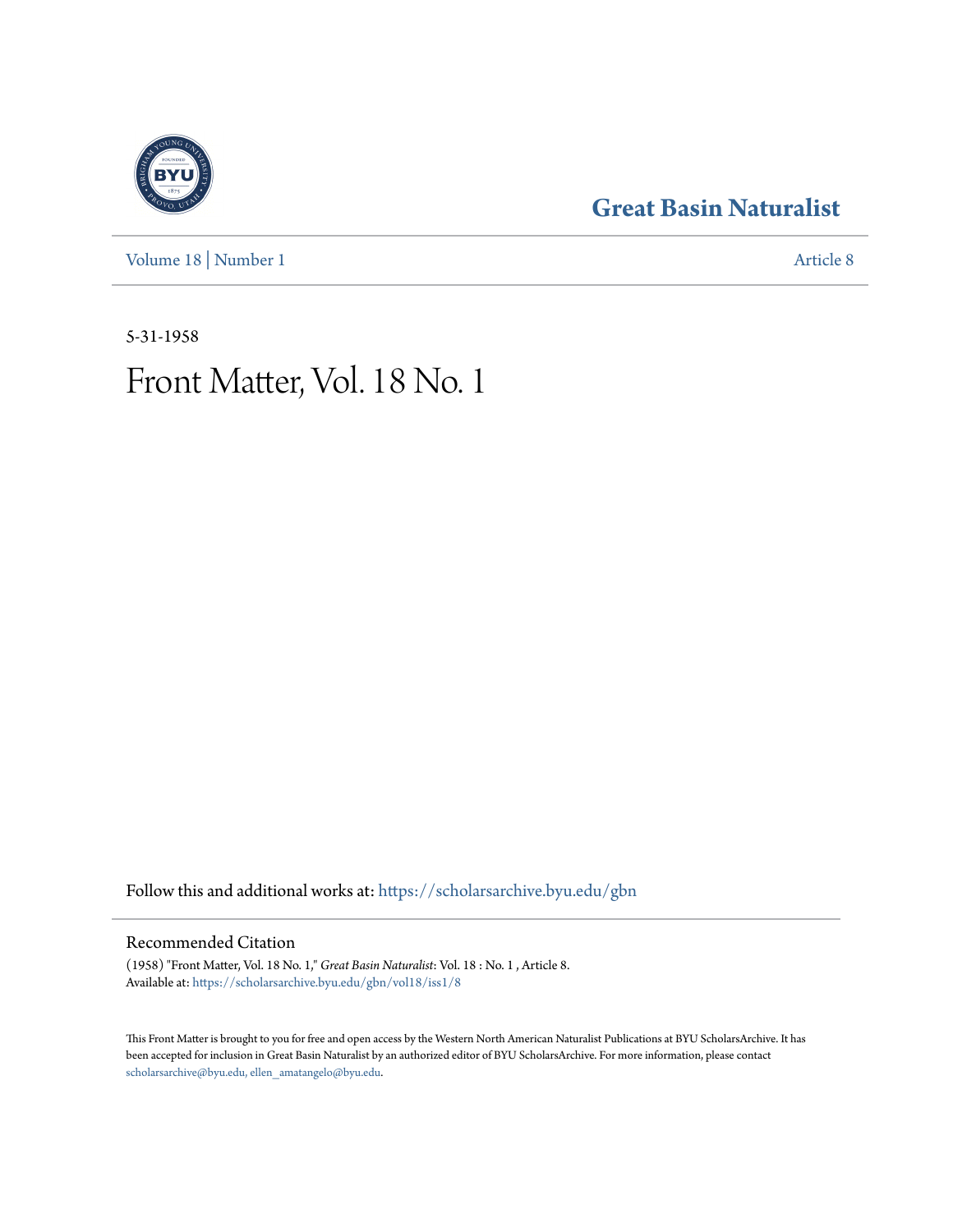# Great Basin **DETURELLST** MUS. COMP. MUS. COI **AUG**

**The** 

| VOLUME XVIII<br>MAY 31, 1958                                                                                    | No. 1 |
|-----------------------------------------------------------------------------------------------------------------|-------|
| TABLE OF CONTENTS                                                                                               |       |
| Additional Data on the Birds of the Uinta Mountains and<br>Basin of Northern Utah, by William H. Behle and John | 1     |
| New and Unusual Records of Birds from the Uinta Basin.<br>Utah, by Merlin L. Killpack and C. Lynn Hayward       | 23    |
| Distribution and Variation of the Utah Population of the<br>Great Basin Pocket Mouse, by C. Lynn Hayward and    | 26    |
| An Outbreak of Say's Plant Bug in Utah Valley, 1958. By                                                         | 30    |
| Undescribed Species of Western Nearctic Tipulidae (Diptera).                                                    | 31    |
| Some Virtually Unknown North American Platypodidae                                                              | 37    |

W



PUBLISHED BY BRIGHAM YOUNG UNIVERSITY